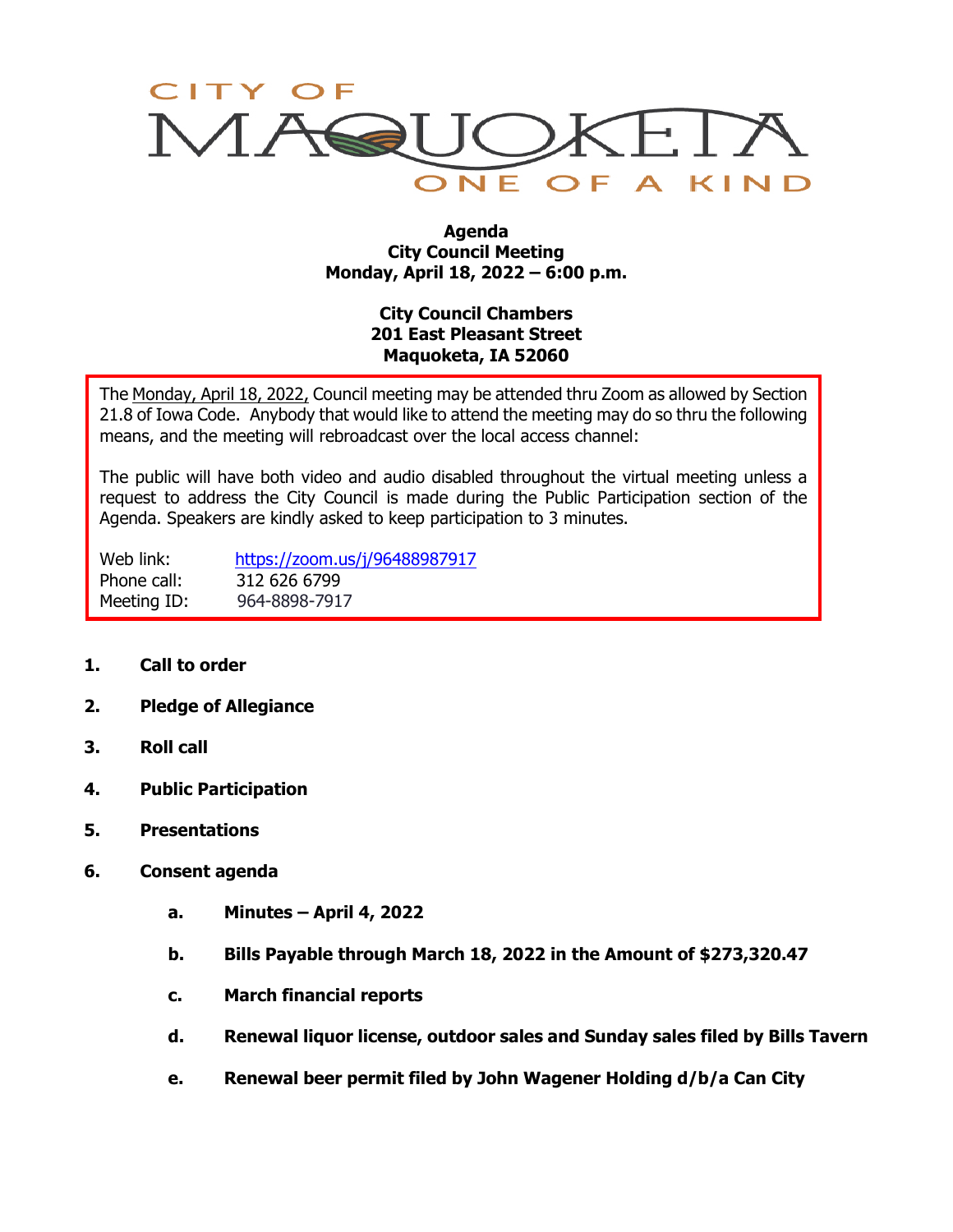- **f. Renewal class "B" beer permit and outdoor sales filed by Jackson County Fair Association – Races**
- **g. Resolution extending agreement and contract for fire protection for City of Baldwin**
- **7. Public Hearings**
	- **a. NONE**
- **8. Old business**
	- **a. Ordinance amending Title 3, Chapter 3B, Section 23, pertaining to parking on snow routes of the Code of Ordinances of the City of Maquoketa, Iowa – second reading**

City Manager Summary: This Ordinance action sets into City Code the distinction between a normal \$7.50 parking ticket and a \$50.00 Snow Route Parking Violation as approved by City Council on the April 4<sup>th</sup> meeting. This is required in the City's procedures and again will not take effect until October 2022 in the event a very unlikely snow emergency hits Maquoketa in late Spring.

Council support is recommended.

### **b. Ordinance amending Title 6, Chapter 4, Section 18, pertaining to water utility billing rates, of the Code of Ordinances of the City of Maquoketa, Iowa –second reading**

City Manager Summary: The next three action items are related and go into effect July 1, 2022 if passed on third readings. This Ordinance proposes adjustments of Water Utility Billing Rates for all usage classes in the following years:

| FY2022-2023 (Effective July 1)        | +7.5%   |
|---------------------------------------|---------|
| FY2023-2024 (Effective July 1)        | +7.5%   |
| FY2024-2025 & Subsequent Fiscal Years | $+3.0%$ |

Throughout the City of Maquoketa Budget Planning process, the City's finances featured many positive signs. This includes a strong General Fund, General Fund CIP, Road Use and Local Option Sales Tax trends, etc. However, despite the City's successes it was abundantly clear there were some issues to the long-term Capital planning success of the City.

Unfortunately, this Ordinance addresses those problems and is largely influenced by the rising cost of goods and services in the economy as well as a Water Fund Capital Reserve balance that flirted with dangerously low assets. Council action on March 21, 2022 allowed for the transfer of \$300,000 into the Water Fund out of the General Fund CIP.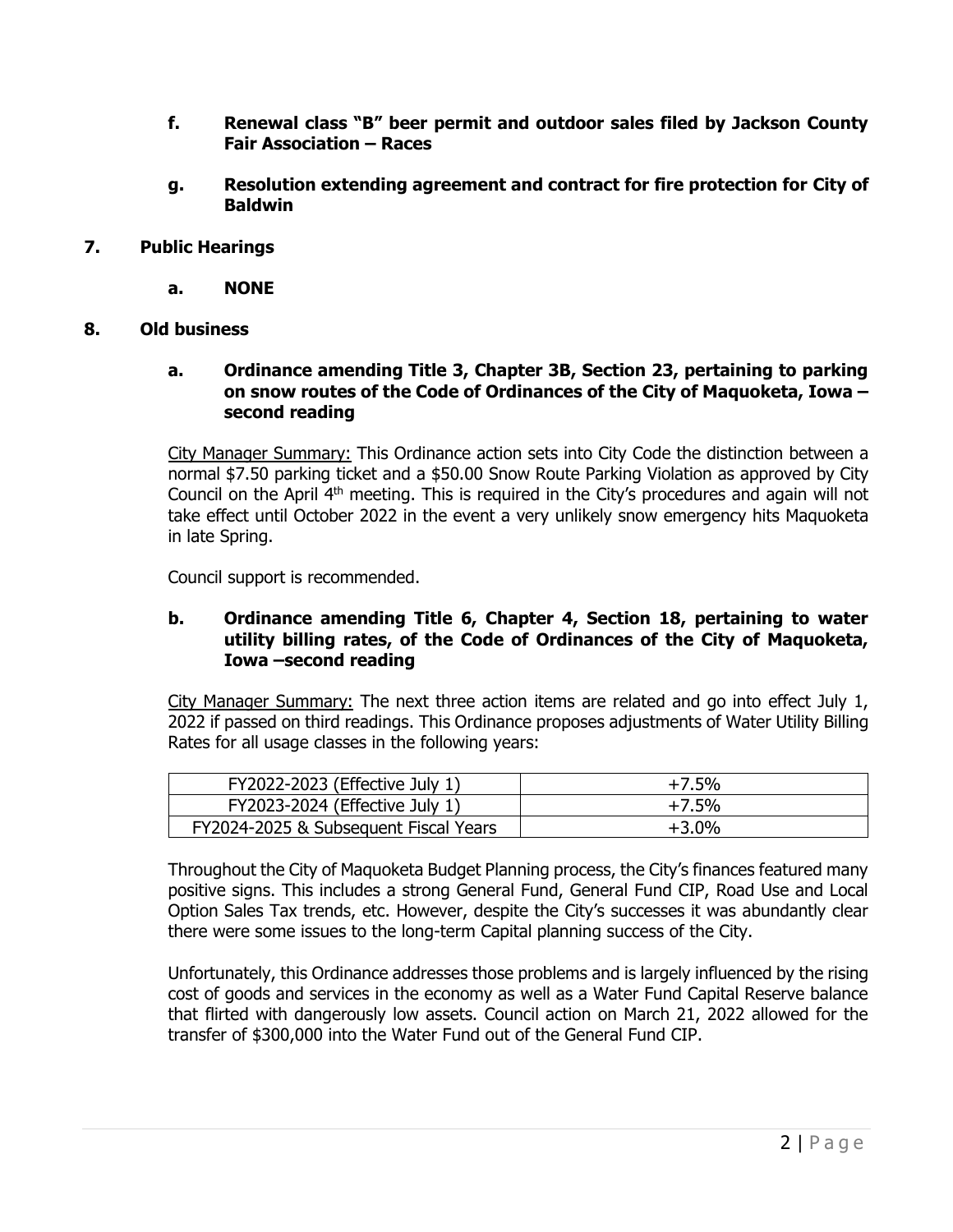This Ordinance was assumed into the Budget planning process and a requirement of the discussed budget assumptions before the Finance and Personnel Committee and the City Council.

Though this is a painful reality, the Ordinance proposal regarding Water rates and the next two items are a result of the data.

All usage classes will receive the increased adjustment including bulk usage classes in an effort to distribute impact on large businesses and not just on the City's residents and families. For example, users who receive more than 300 cubic feet of service are assessed an extra \$1.44 per 100 cubic feet of water used and users who use more than 100,300 cubic feet are assessed \$0.47 per 100 cubic feet of water. Most residents and families fall within 300 to 1000 cubic feet of water consumption per month.

It is important to understand that based on the City's current debt structure surrounding the City's utilities, the City's Bond Broker, Northland Securities, advised the City to increase rates by +20% (FY22-23) and +25% (FY23-24). This is factual and once a reality in the Budget planning process for the City. With the help of General Fund transfers as a result of increasing Local Option Sales Tax support and administrative cuts to budgets, the City was able to hold rate increases down to +7.5%. This is a best-case scenario and has been delivered to the City in combination with a property tax rate that has been held at 13.89 per \$1,000 assessed value.

Council support is recommended.

## **c. Ordinance amending Title 6, Chapter 22, Section 5, pertaining to storm water billing rates of the Code of Ordinances of the City of Maquoketa, Iowa – second reading**

City Manager Summary: This Ordinance is similar in that it applies to the rates for the operation and maintenance of the storm water management facilities by applying a monthly rate on each residential, commercial, and industrial user in the City. The same rate increase is proposed:

| FY2022-2023 (Effective July 1)        | $+7.5%$ |
|---------------------------------------|---------|
| FY2023-2024 (Effective July 1)        | $+7.5%$ |
| FY2024-2025 & Subsequent Fiscal Years | $+3.0%$ |

The Council's action to approve this Ordinance will help the City sustain debt and operational obligations to process the City's storm drainage and properly allow run off without damaging City or private property.

Council support is recommended.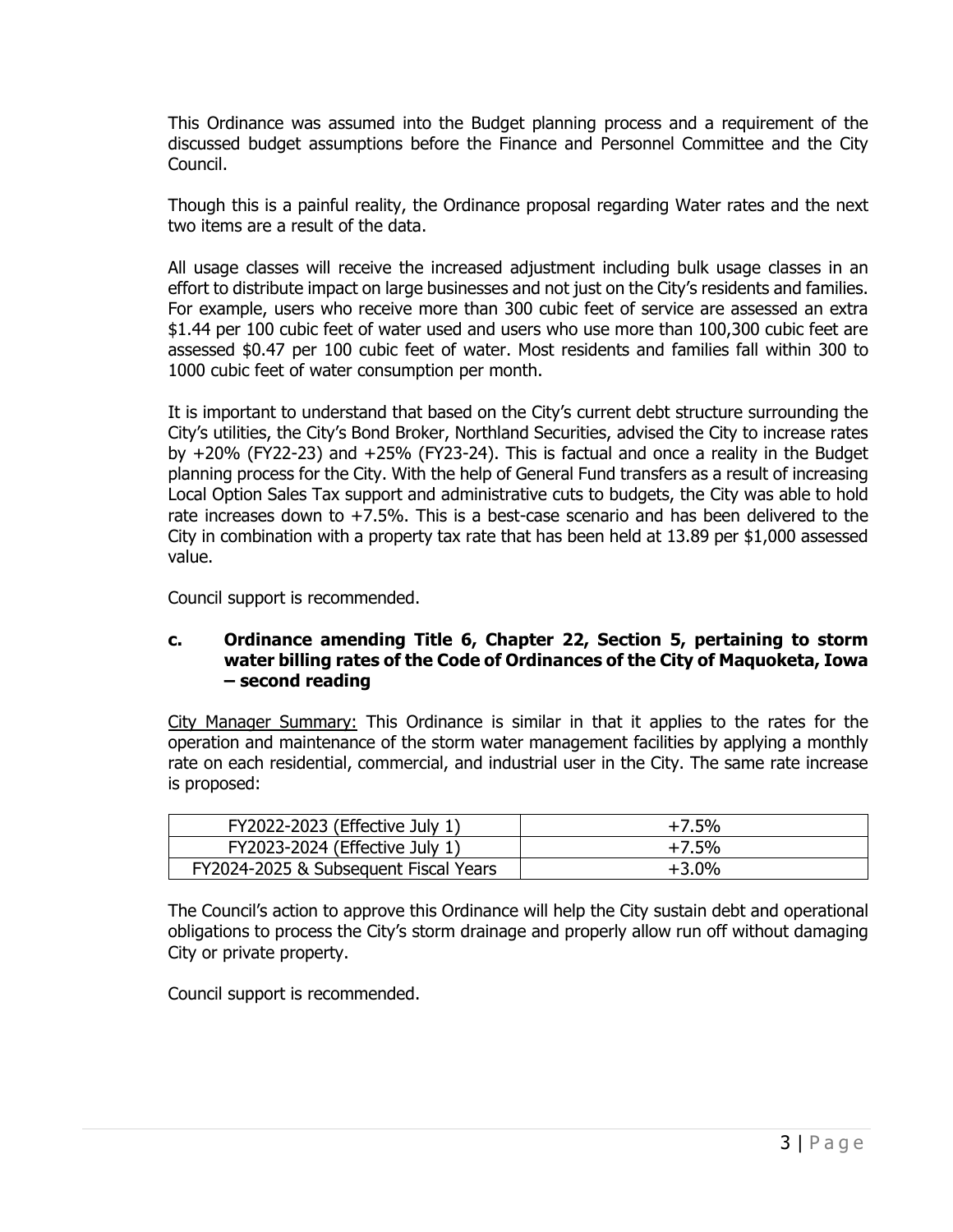#### **d. Ordinance amending Title 6, Chapter 3, Section 4, pertaining to sewer utility billing rates, of the Code of Ordinances of the City of Maquoketa, Iowa – second reading**

City Manager Summary: Similar to the above Ordinance proposals, this action proposes the following increases on the below Fiscal Years:

| FY2022-2023 (Effective July 1)        | $+7.5%$ |
|---------------------------------------|---------|
| FY2023-2024 (Effective July 1)        | $+7.5%$ |
| FY2024-2025 & Subsequent Fiscal Years | $+3.0%$ |

The State of Iowa Department of Natural Resources (IDNR), as part of the larger Mississippi River watershed, has tightened environmental contaminant restrictions as a byproduct of the Wastewater cleaning process. These tight restrictions were discussed at City Council on May 18, 2020 with WHKS who serves as the engineering and design firm behind the Wastewater Treatment Plant project. In short, the City faces the following issues:

- The original construction of our current facility was completed in the 1950s. The structure is at or near 70 years old. Industry officials advise the useful structure life of Wastewater Treatment facility is around 50 years old. We've far extended the structure's capacity.
- The Wastewater Treatment facility underwent significant expansion and equipment upgrades in 1978, 1995, and 2001. The life expectancy of said upgrades was around 20 years, including the 1995 solids handling equipment upgrade. We are thus on pace and due for a full suite of equipment upgrades.
- Our existing equipment is certainly not capable of meeting IDNR's requirement of Wastewater byproduct reduction: Nitrogen (10 mg/L) & Phosphorus (1 mg/L). The deadline for compliance is December 2023.
- Financing debt of a new Wastewater Treatment Facility. The construction portion of the project was estimated on May 18, 2020 to be \$12,320,000. The financing of this project is assisted by an already awarded \$600,000 in CDBG funding for Wastewater Capital Projects and a significant State Revolving Fund loan in the amount of \$11,200,000 payable through a combination of sources including user rate increases.
- Most concerning to the 2021-2022 economy, construction costs have significantly increased due to material and labor shortages across the economy. \$11,200,000 will almost certainly not be the cost. Though shocking, a \$15,000,000 re-estimate might be expected when a final project cost estimation is delivered in the Summer of 2022.

For these reasons, Staff had to carefully plan to address the Community's need for a new facility while presenting a responsible solution for financing and budget management. A new facility comes with several amenities including less material and service costs for keeping an old facility running and increasing the City's capacity to process more water and waste if the community were to acquire additional industrial users or increase in population. Environmentally speaking, little to no contaminants will go into the Maquoketa River which will improve the river ecosystem.

This Ordinance allows for a rate increase that will substantially help drive the financing behind the new facility we've described.

Council support is recommended.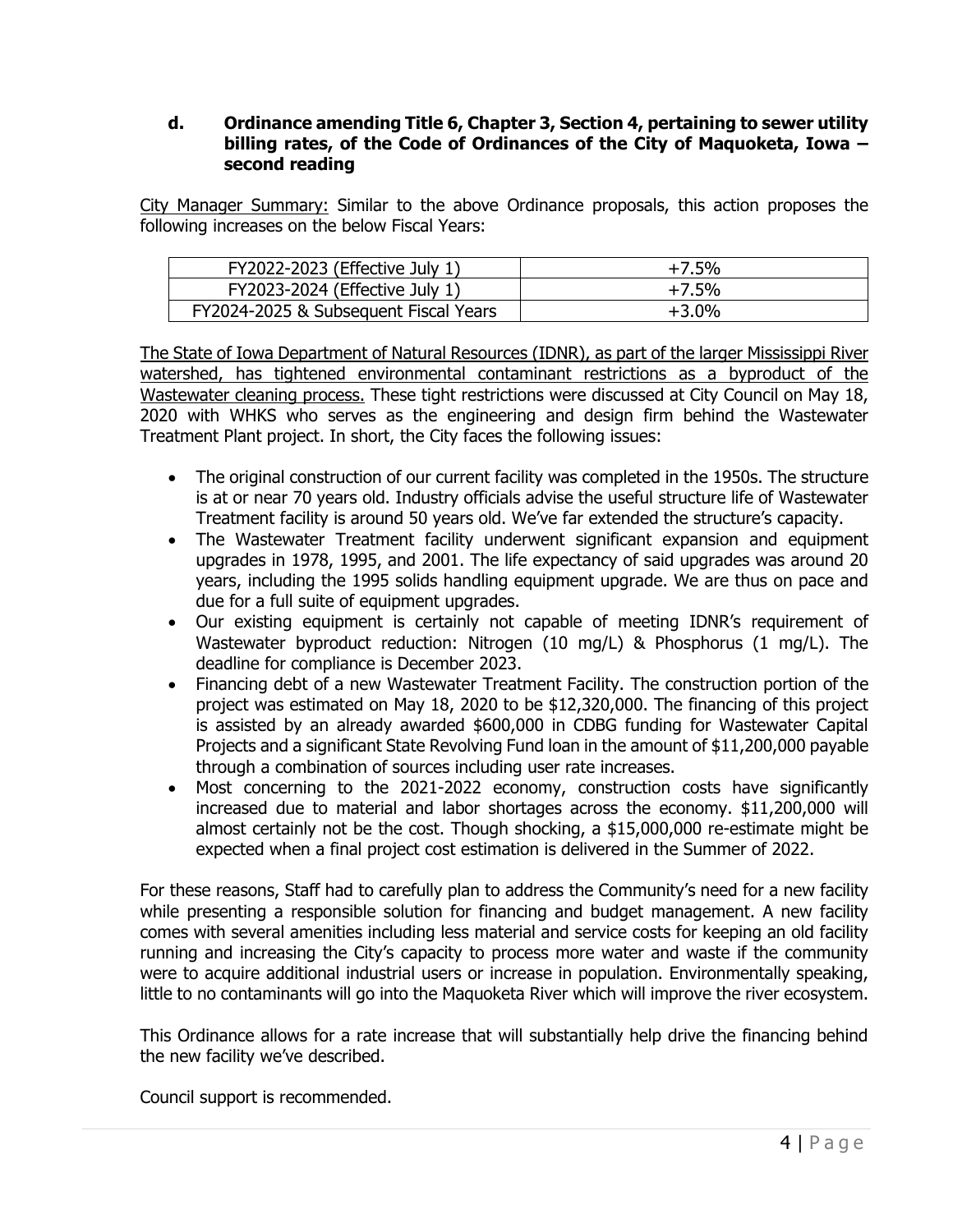## **9. New Business**

## **a. Ordinance amending Title 3, Chapter 3b, Section 16 pertaining to designated snow route of the code of ordinances of the City of Maquoketa, Iowa – First reading**

City Manager Summary: This Ordinance action alters the City's Code to accurately reflect the Snow Routes in the City of Maquoketa. Staff found the current Code map to be outdated. The Ordinance identifies all streets the City treats as a snow route and will allow for any enforcement action to be taken by Police or Public Works to be valid in the view of the City Code.

City Staff has further discussed how to best serve the Central Business District. The outcome of these discussions was to treat the Central Business District with first priority outside of regular business hours to not impede business. Additionally, the police have informally discussed not abusing parking violators if designated snow routes have already been cleared and an emergency is still in effect. This is a concern of the spirit of the ordinance vs. the letter, meaning what is intended compared to what is technical. Staff will treat vehicles with discretion and our City staff will remember we are here to serve the businesses, citizens, and visitors.

Council support is recommended.

## **b. Resolution approving easement with MMEU for Mitchell Maskrey**

City Manager Summary: This Resolution sets an easement in the Northwest corner of the Mitchell Maskrey Mill property. This agreement with MMEU and private property owners has been authorized by all parties.

Council support is recommended.

#### **c. Resolution approving Platt Street Project change order #9 in the amount of \$82,399.94**

City Manager Summary: This Resolution authorizes an increase to the overall Platt Street Project by \$82,399.94 for the use of:

Table on Next Page.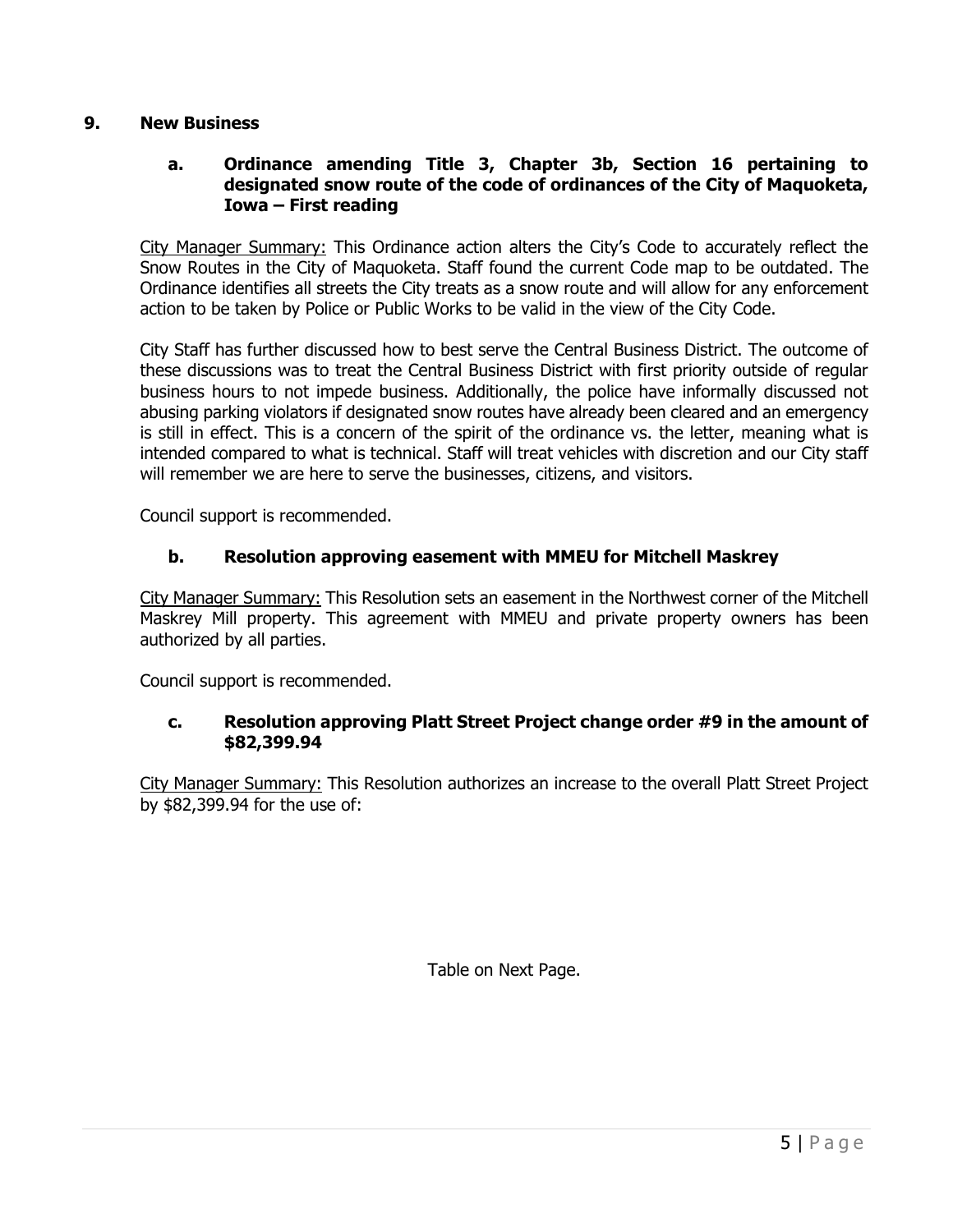| Project                      | <b>Description</b>                                                    |    | Cost      |  |
|------------------------------|-----------------------------------------------------------------------|----|-----------|--|
| <b>Traffic Signalization</b> | This item includes the addition of the video                          | \$ | 45,137.16 |  |
|                              | detection for the Westgate and Western                                |    |           |  |
|                              | Avenue intersections. (Add \$51,270.88) This                          |    |           |  |
|                              | item also includes a reconciliation of                                |    |           |  |
|                              | quantities previously submitted under the                             |    |           |  |
|                              | Traffic Signalization item that were incorrect                        |    |           |  |
|                              | (Decrease \$6,133.72).                                                |    |           |  |
| Handhole                     | Several handholes that had been installed on                          | \$ | 1.146.72  |  |
| <b>Adjustments</b>           | this project had to be adjusted due the                               |    |           |  |
|                              | changing of plan grades after installation of                         |    |           |  |
|                              | the handholes. The grade changes (from plan                           |    |           |  |
|                              | grades) were to make sidewalk and drainage                            |    |           |  |
|                              | features more functional.                                             |    |           |  |
|                              | <b>Monument Junction</b> The circuits for the monument lights did not | \$ | 7,796.80  |  |
| <b>Boxes</b>                 | previously have dedicated junction boxes.                             |    |           |  |
|                              | These were provided to adequately route the                           |    |           |  |
|                              | circuity and to better improve the City's ability                     |    |           |  |
|                              | to maintain the lighting systems in the future.                       |    |           |  |
| <b>Conduit Boring</b>        | This was completed to provide full                                    | \$ | 22,434.00 |  |
| <b>Across Main St</b>        | connectivity of the empty communications                              |    |           |  |
|                              | conduit that is being provided on the project.                        |    |           |  |
|                              | This was not included in the original bid, but                        |    |           |  |
|                              | was part of the condition of the BUILD                                |    |           |  |
|                              | funding.                                                              |    |           |  |
| <b>PCC Cold Weather</b>      | This is a standard EWO (extra work order)                             | \$ | 5,885.26  |  |
| <b>Protection</b>            | item provided for in IDOT specs for when a                            |    |           |  |
|                              | contractor takes extra steps to provide                               |    |           |  |
|                              | protection for freshly poured concrete in cold                        |    |           |  |
|                              | conditions.                                                           |    |           |  |
|                              |                                                                       |    |           |  |
|                              | Total S                                                               |    | 82,399.94 |  |

These equipment modifications were in place prior to this Council action and predates the City's Purchasing Policy effected at the April 4 City Council Meeting. This means all items are final, installed, and work is complete.

The installation of the traffic signalization system allows all West Platt Street intersection detection systems to match and efficiently move traffic through the City which will prove to be a worthwhile investment over the life of the equipment and highway.

This Resolution is highly unique in that the order and work was completed before the City adopted a purchasing procedure and authorization for change order #9. There is a statement of need and benefit regarding the change order however this doesn't relieve the need to refer to Council for all change orders prior to any authorized request of the contractor. Staff asks for support of this item on the mutual understanding that this is not an avenue for future purchases.

Council support is recommended.

# **d. Resolution approving Platt Street Project change order #10 in the amount of \$106,343.48**

City Manager Summary: This Resolution is a result of a year-end 2021 audit for materials and all other construction operations. This change order also captures Conoco Boring and alteration to the 2022 Detour Route which was not in the original plan submissions. These costs are actual at this point and an accurate estimation of services that need reconciled with the City Council in order to authorize required payments.

Council support is recommended.